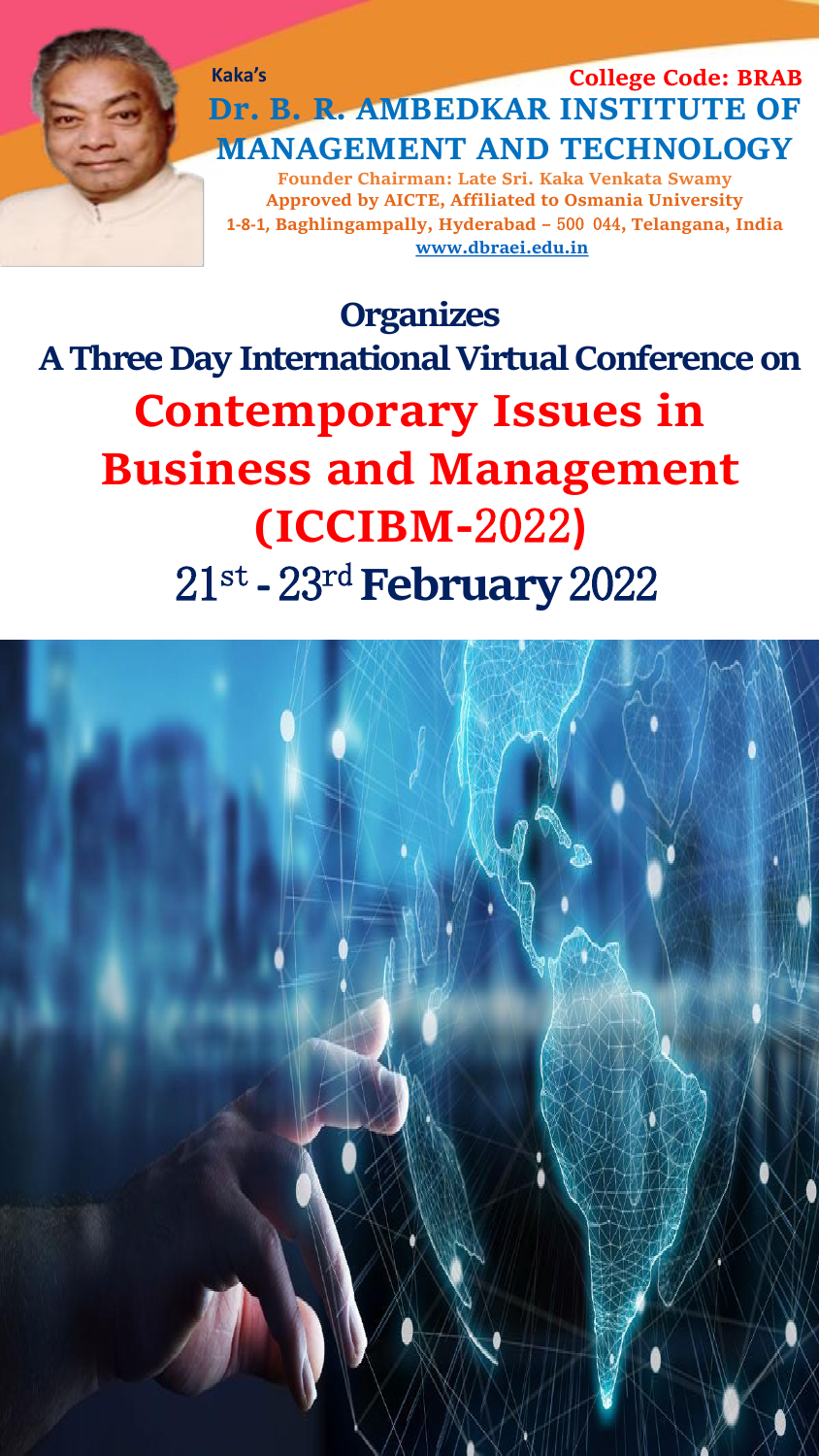# **About the Conference**

Globalization's contemporary omnipresence has resulted in an emphasis on the conflicts between the local and the global. This emphasis has blurred our ability to have insights that may be gained by recognizing that the local and the global are interdependent and cannot exist without each other. This Conference explores the initial insights from such recognition regarding local identities, cultural development, and modern marketing's shortcomings in aiding development. The Indian economy is undergoing rapid transformations and the business entities are increasingly playing a key role in discovering the untapped opportunities. In such a scenario, business should move out of their comfort zones to explore new avenues and boundaries if they want to be successful. They must accept the revolutionary changes and mold themselves accordingly. In the direction of becoming global, organizations have to focus all functional areas from strategic perspective and bring down to implementation level. Generalist view is required to be viewed keeping in mind "connecting the dots" between line and staff functions both seen and unseen. Conference aims to receive quality research papers on the sub-themes enlisted.

# **Conference Objectives**

- To analyze how businesses react to changes in government policies and regulations and the benefits achieved
- To understand how businesses can venture into new areas of operations through business dynamics.
- To bring together eminent personalities like academicians, industrialists and researchers
- To analyze the opportunities and challenges of business dynamics and share their views and experiences
- To provide a platform for the policy makers, practitioners, researchers and students for intellectual discourse on various dimensions of business and management in the pandemic environment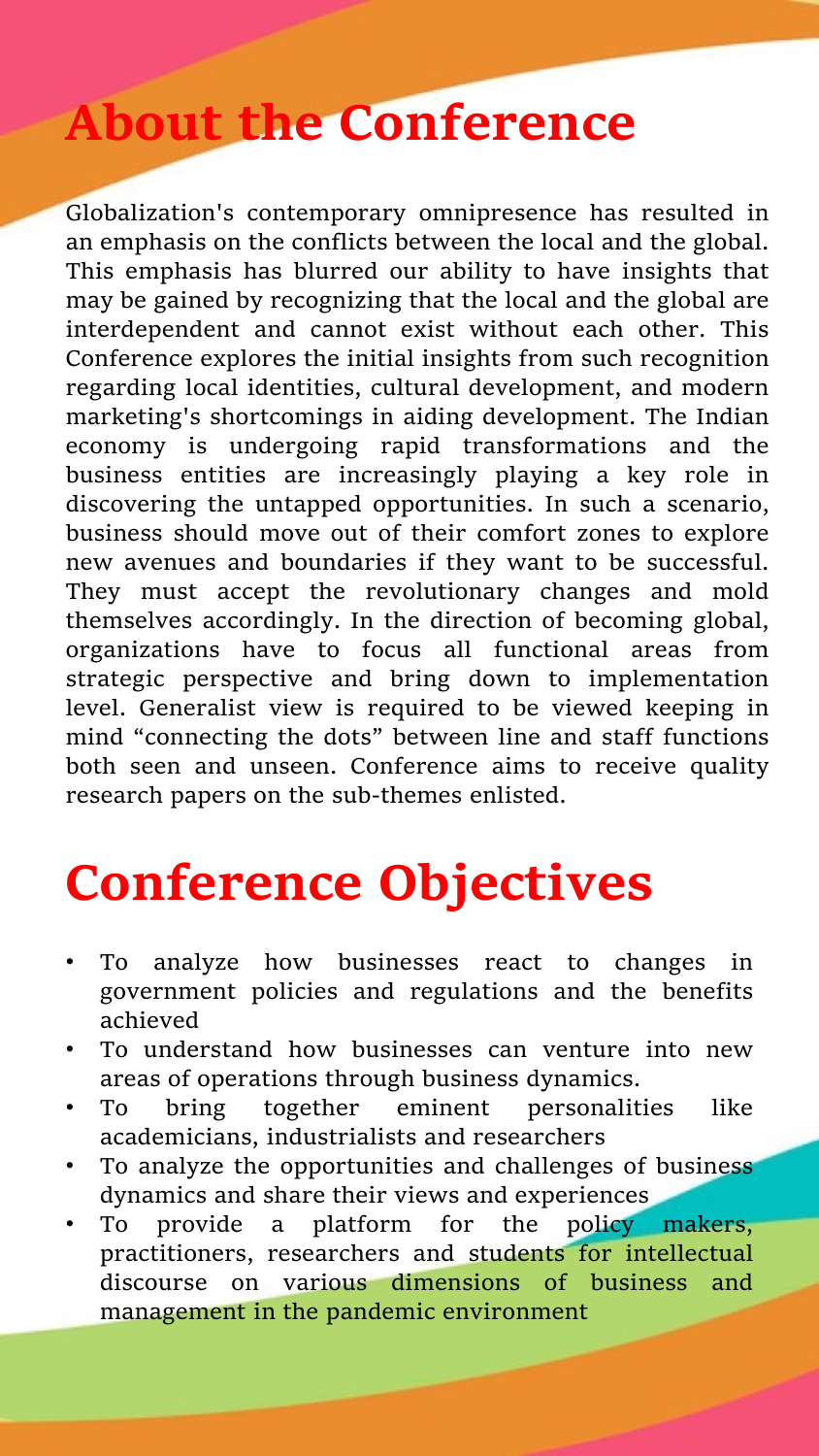# **Call for Papers**

The Conference covers a broad range of topics. The authors may contribute their original & unpublished papers based on the following sub tracks but not limited to the following topics:

### **Marketing**

Digital Marketing Consumer Behavior Analysis Product and Brand Management Integrated Marketing Communication International Marketing Industrial Marketing Services Marketing Green Marketing Retail Marketing & Analytics Agricultural Marketing Rural Marketing Social Media Marketing

### **General Management**

Management Processes Entrepreneurship Development CSR International Trade Economic Development International Business Management Pharmacy & Healthcare Management Tourism & Hospitality Management Rural & Agribusiness Management Social Entrepreneurship Micro Finance

### **HRM**

Talent Management Change Management HRA & HRIS Work Engagement Work Place Productivity Agility in HR Transformation

#### **Finance**

Financial Performance Accounting Practices Micro-Financing & MSME's Corporate Governance Derivatives Capital Markets Financial Markets Asset pricing & Volatility Innovations in Banking Financial Inclusion Payment System Green Accounting Forensic Accounting

## **Operations & SCM**

Manufacturing Processes Supply Chain Management Optimization Techniques Total Productive Maintenance Project Management Total Quality Management Six Sigma & Productivity Technology Management

### **Business Analytics**

Data-driven Analytics in Management Big Data Applications and Opportunities Business Intelligence Cloud Computing Artificial Intelligence Data Science and Machine Learning Data-driven Business Management Data Warehousing and Security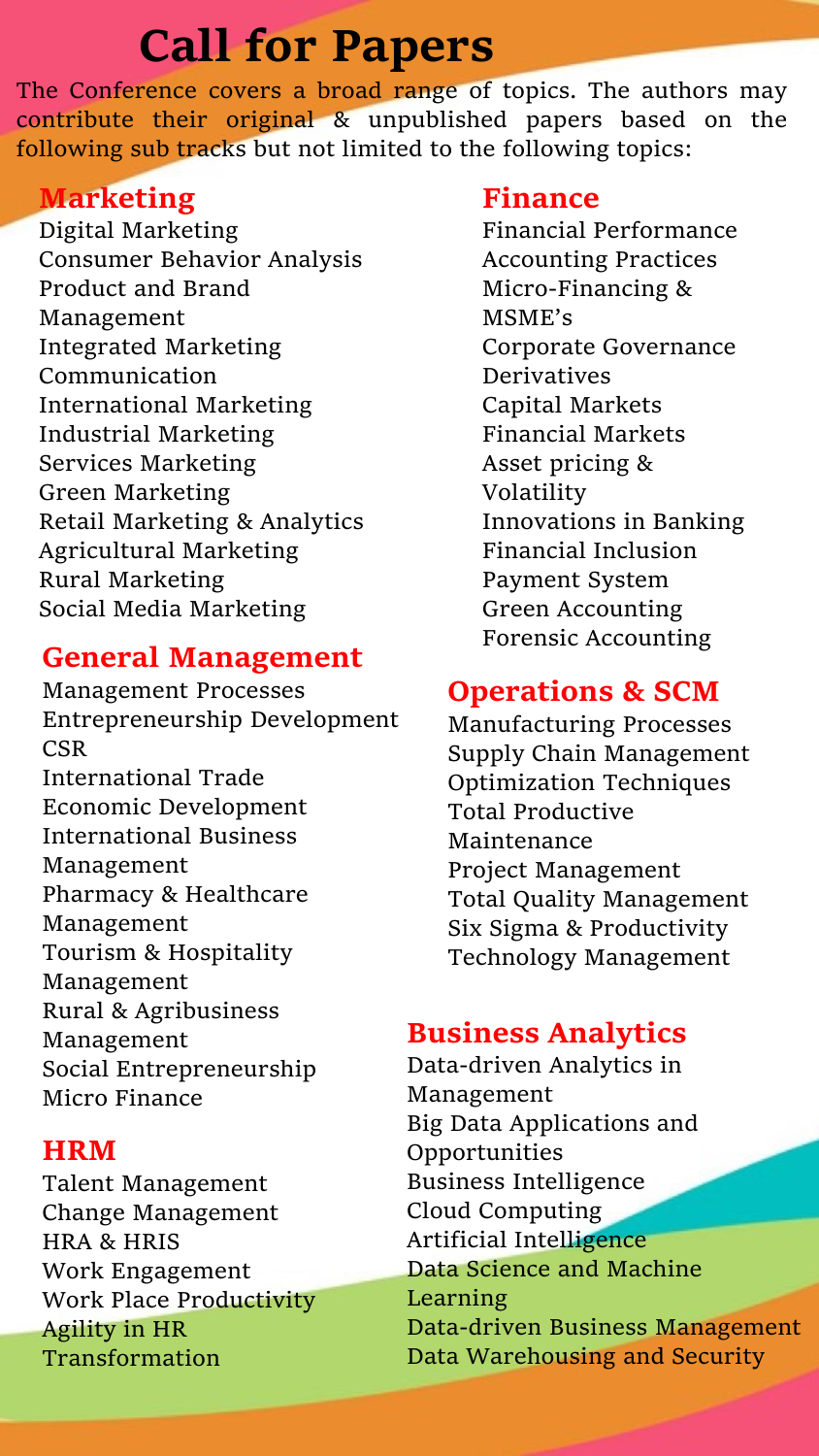## **Guidelines for Paper Submission**

The submission of research paper will be treated as transfer of copyright to Dr. B. R. Ambedkar Institute of Management and Technology for publishing in the Souvenir. Selected papers from each track will be published in ISSN/ISBN Edited Book after review by the editorial board. Upon payment of additional fees papers may be published in Scopus/Web of Science (publons) and ABDC Journals. Maximum three authors can register. At least one of the authors of the selected paper should present the paper in the conference. Papers must be based on themes of the conference. Submission of paper should be in word doc format only.

Paper Format: Single Column, A4 Size, 1.5 line spacing. Font Style: Times New Roman (Size 12).

**Word Limit:** Total word limit for each paper should be between 5000-8000 words.

**Page Limit:** Not to exceed 12 pages including all references, tables and figures.

**First Page:** Title, Author(s), Name(s) and Affiliation(s) with contact number and email id.

**Second Page:** Title, Abstract (between 200-300 words), Keywords (5) followed by main text.

The papers will be blind reviewed and only those approved by the reviewers will be selected for publication.

**Paper must be sent through mail: iccibm**2022**[@gmail.com](mailto:iccibm2022@gmail.com)**

#### **Publication Support**

Few selected papers will be published in **SCOPUS, Web of Science and ABDC** journals. The **Article Processing Fee** will be collected separately from the author depending on the journal.

#### **Web of Science (Publons)**

International Journal of Management and Humanities (2394-0913) Journal of Contemporary Issues in Business and Government (1323-6903) International Journal of Advanced Research in Management (0976-6332) International Journal of Marketing and HRM (0976-643X) Journal of Management (2347-3959)

#### **Scopus Indexed Journals**

International Journal of Mechanical Engineering (0974-5823) Natural Volatiles and Essential Oils (2148-9637) Turkish Journal of Physiotherapy and Rehabilitation (2651-4451) Tobacco Regulatory Science (2333-9748)

### **ABDC Journal**

The Empirical Economics Letters (1681-8997)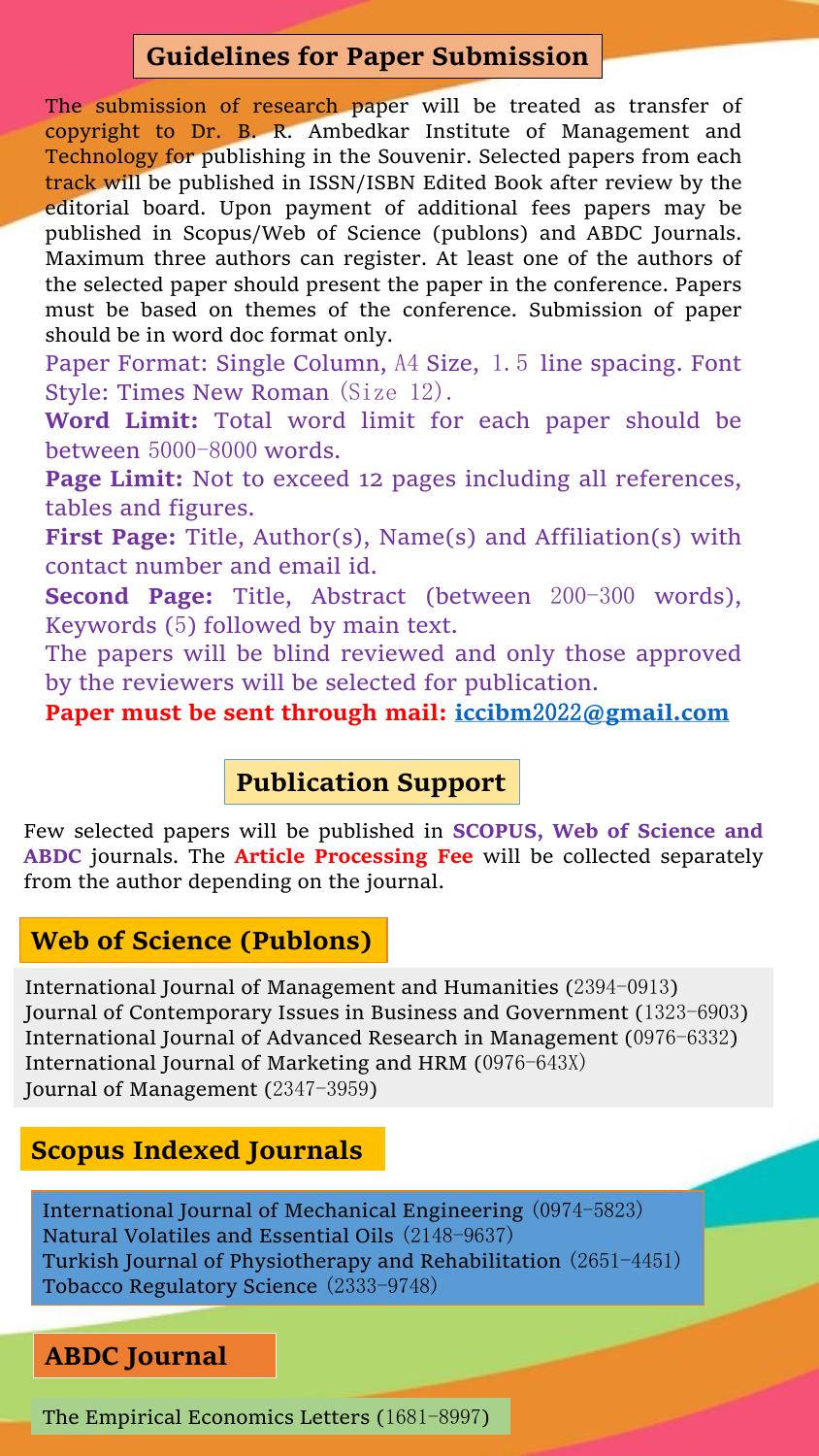# **Registration Link**

Please register to participate in the conference by using the link: **<https://forms.gle/c5jUHt8pGkPvFUbH7>**

## **Registration Fee (Includes publication of a book with ISBN)**

**Professionals from Industry/business ₹.** 1000/- **Faculty / Academicians ₹.** 500/- **Research Scholars ₹.** 300/- **Students ₹.** 200/-

## **Payment Details: Online Transfer/Bank Transfer**

Account Name: **Dr. B. R. Ambedkar Institute of Management & Technology** Account Number: 62060681282 Bank: **State Bank of India (SBI)** Branch: **Chikkadapally** IFSC Code: **SBIN**0020064

# **Important Dates**

| <b>Last date for submission of abstract</b> 10.02.2022     |              |
|------------------------------------------------------------|--------------|
| <b>Notification of acceptance of abstract</b> 15, 02, 2022 |              |
| Last date for submission of full paper 18, 02, 2022        |              |
| <b>Last Date for Registration</b>                          | 19, 02, 2022 |

# **Conference Outline**

| $21.02.2022 -$ Monday<br><b>10AM to 02 PM</b>  | Formal Inauguration, Panel<br>discussion and Paper presentations |  |
|------------------------------------------------|------------------------------------------------------------------|--|
| $22.02.2022 - Tuesday$<br><b>10AM to 02 PM</b> | Panel discussion and Paper<br>presentations                      |  |
|                                                |                                                                  |  |
| 23.02.2022 - Wednesday                         | Panel discussion, Paper                                          |  |
| <b>10AM to 02 PM</b>                           | presentations and Valedictory                                    |  |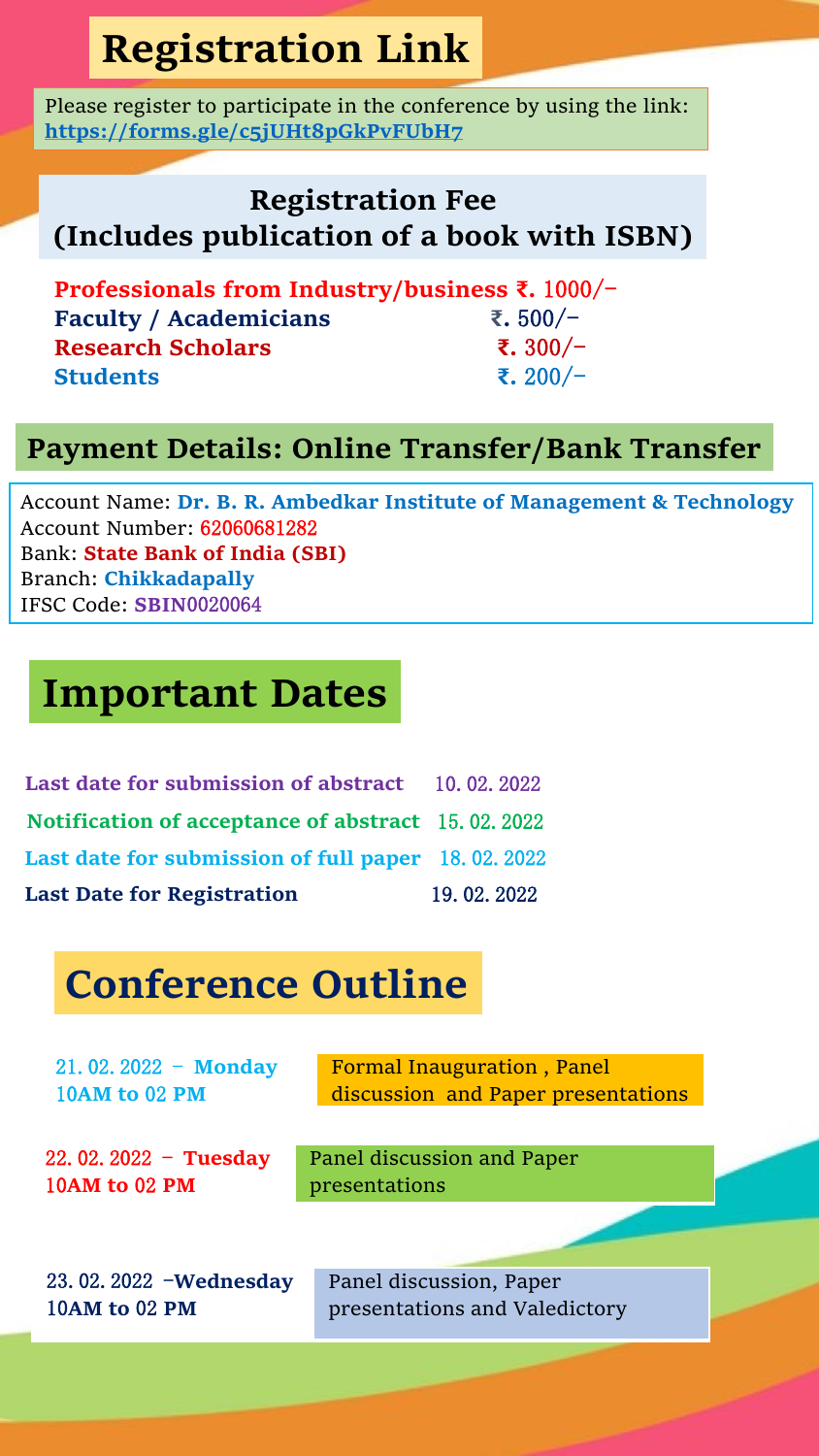# **Guests & Speakers**





**Prof. D. Sreeramulu** Head–Dept. of Business Management, Osmania University, Hyderabad, Telangana

**Prof. T. Sreenivas** Dean–Faculty of Commerce,Law, Management, Yogi Vemana University, YSR Kadapa, Andhra Pradesh



**Prof. Suja S Nair** Principal, VSU College, Vikrama Simhapuri University, SPSS Nellore, Andhra Pradesh

# **Session Chairs**

#### **Dr. Y. Subbarayudu**

Chairman-BOS, Dept. of Business Management, Yogi Vemana University, YSR Kadapa

**Dr. P. Saritha**

Asst. Professor, Dept. of Business Management, Yogi Vemana University, YSR Kadapa

#### **Dr. S. Indira**

Professor, Dept. of Philosophy Pondicherry Central University

#### **Dr. K. Lavanya Latha**

Associate Professor, Dept. of Management Studies, Pondicherry Central University

#### **Dr. J. Vijetha**

Asst. Professor & Head-Dept. of Management Vikrama Simhapuri University, SPSS Nellore

> **Dr. Padmaja Priyadarshini B N** Managing Director, Home Plan Guru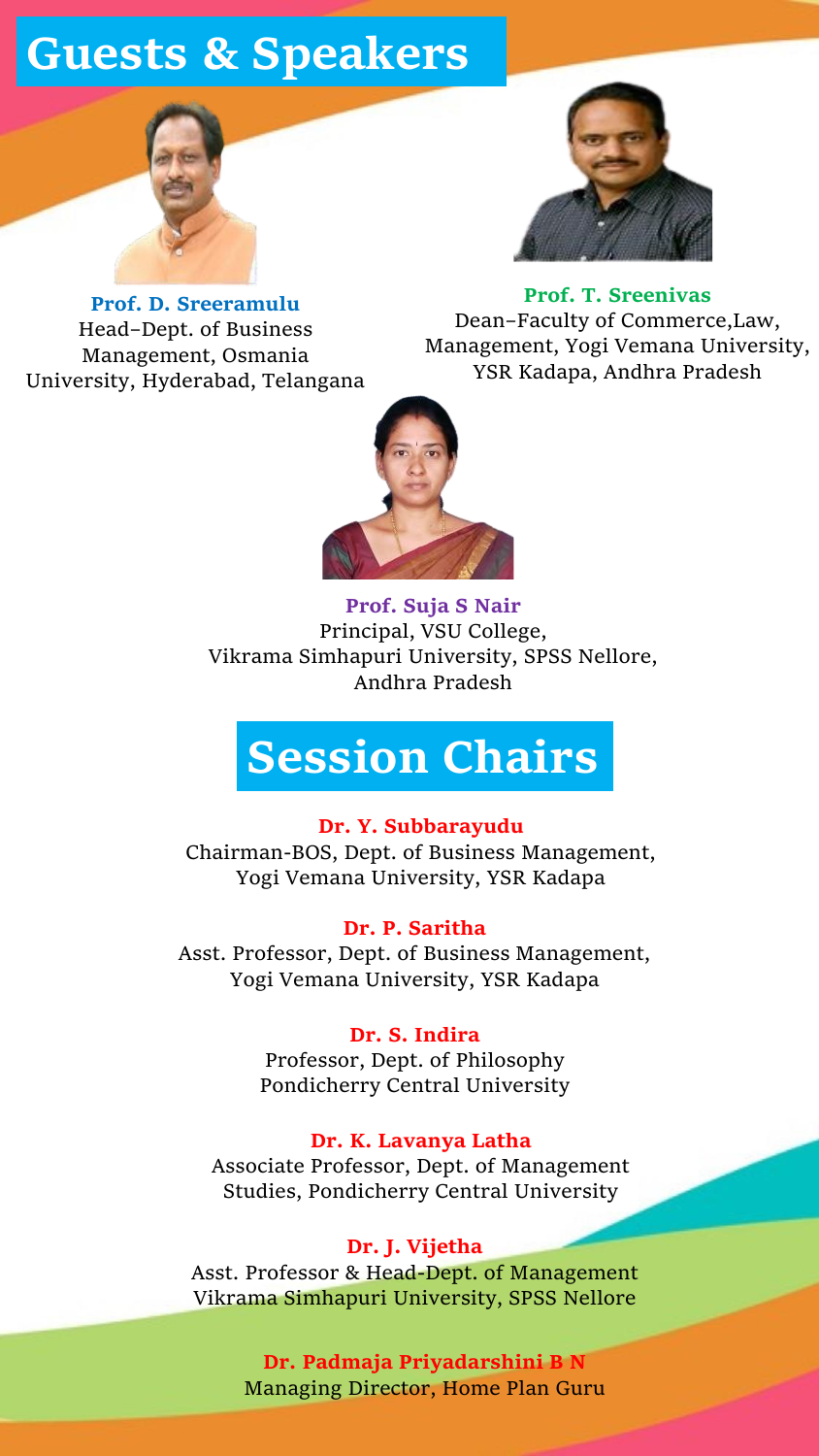# **Chief Patrons**



**Dr. G. Vivek Venkataswamy Former MP (Lokasabha) Honorable Chairman**



**Shri. G. Vinod Former Minister Labor Honorable Secretary**



**Smt. G. Saroja Vivek Honorable Correspondent**

## **Management Committee Members**

**Smt. G. Rama Joint Secretary** 

**Shri. P. V. Ramana Kumar Joint Secretary** 

**Shri. Gusti J Noria Member**

**Dr. Santha Sinha Member**

**Smt. Priya Iyenger Member**

# **Patron**

**Dr. Munaga Ramakrishna Mohan Rao Director**

## **Conference Chair**

## **Conference Co-Chairs**

**Dr. Nagaraja. P. Principal**

**Dr. Vedantham Ravi Dr. D. Srujana Dr. D. Vasundhara Shri. R. Vittalachary**

# **Convener**

**Shaik Abdul Mazeed Assistant Professor**

# **Organizing Committee**

**Dr. M. Appalayya** Professor

**P. Shailaja** Asst. Professor

**ANV Apurva Gayatri** Asst. Professor

**P. Divya** Asst. Professor **P. Rajasekhar Reddy** Asst. Professor

**M.A. Rafiq Ahmed Khan** Asst. Professor